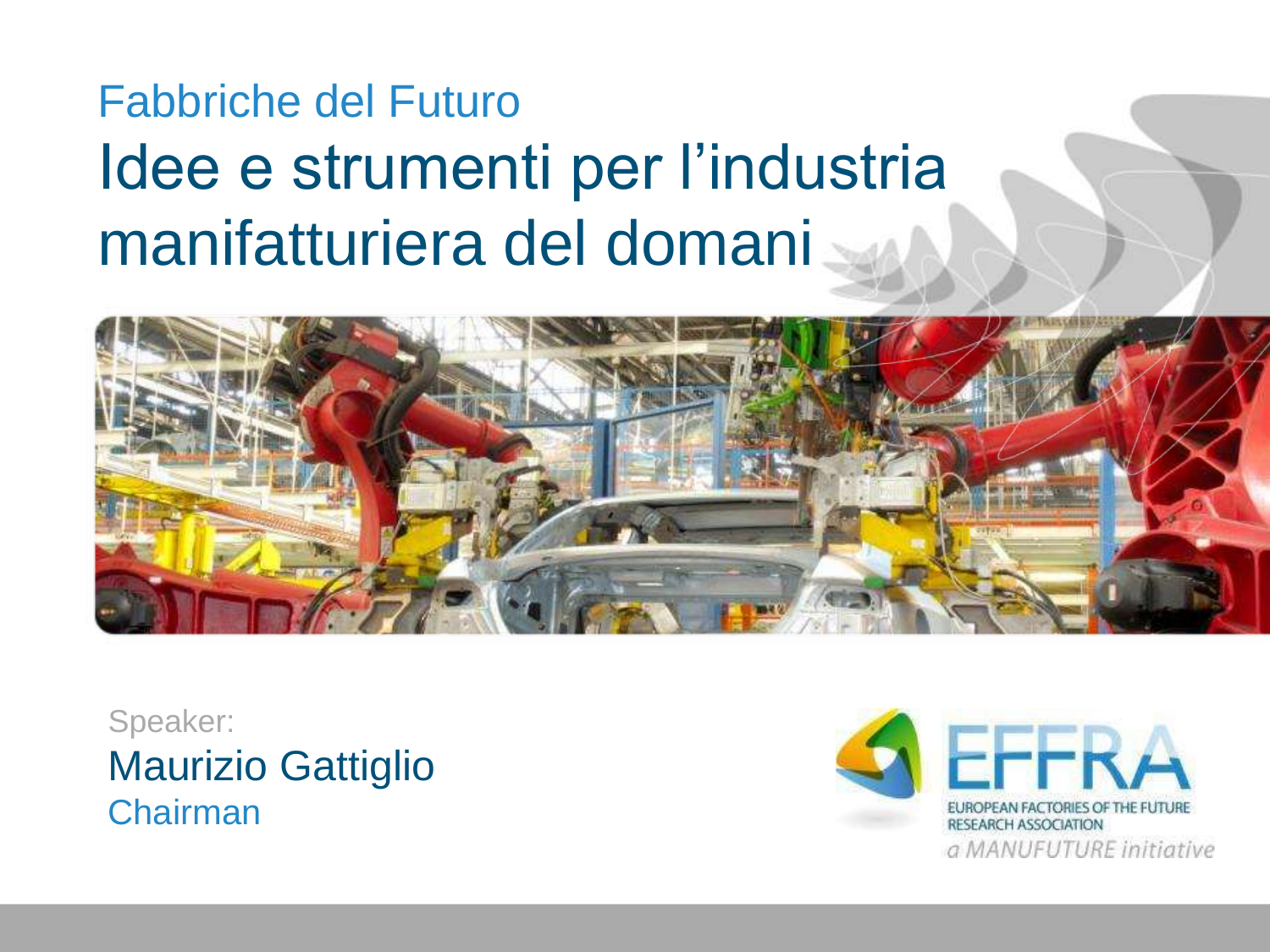### Factories of the Future Manufacturing: Key to our Economy

- Since some years the important of manufacturing has been recognised by EU and its member states but also in the US
- **Despite the crisis, manufacturing means a lot** for Europe:
	- 14 % Direct jobs
	- 67 % Exports
	- 65 % Business R&D Expenditure
- **Development of more competitive &** sustainable industry needs support => 'Factories of the Future' contractual Public-Private Partnership (cPPP)



The final estimate of a poll of purchasing managers confirmed that the region's manufacturers continued to contribute to the currency bloc's nascent recovery. The manufacturing purchasing managers' index, compiled by data company Markit, hit 53.2 in February, still above the crucial 50 mark that signals growth but below the January high of 54.

Financial Times, March 2014

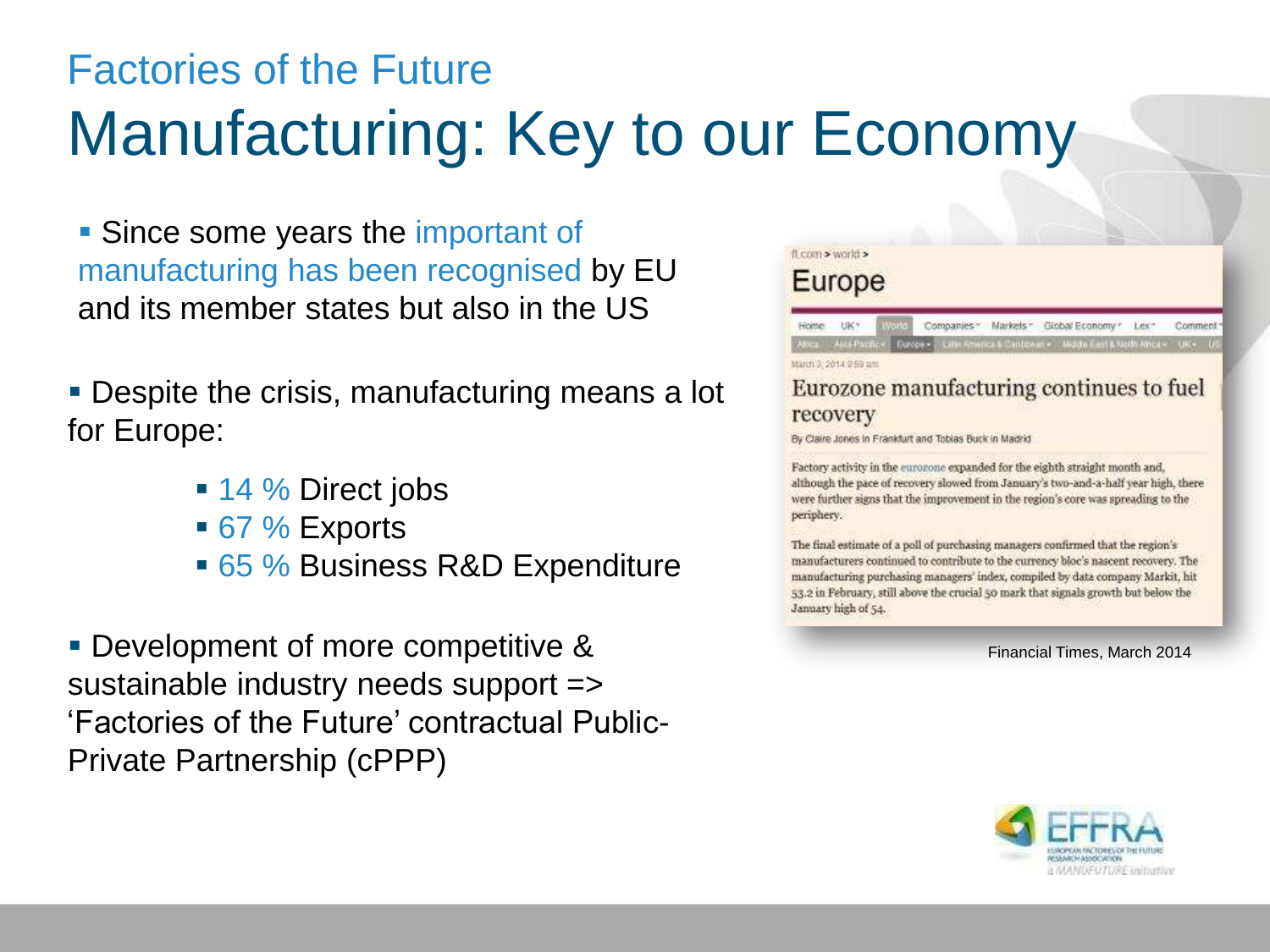### What is a cPPP? Contractual Public Private Partnerships (cPPP) - Background

 European level cPPPs in the area of R&D&I are a cooperation by the EU & private partners

 Aim to strengthen European industrial base, create sustainable industry in Europe & secure jobs in Europe

 cPPPs represent a pragmatic shift from previous programmes: focus on industry relevant research roadmaps & pre-competitive co-operation

 European Commission launched European Recovery Plan in 2008/09 & originally created PPPs in manufacturing, automotive & construction sectors

 Horizon 2020: These continue along with 5 new cPPPs (Sustainable Process Industry, 5G Future Internet, Robotics, Photonics & High-Performance Computing)

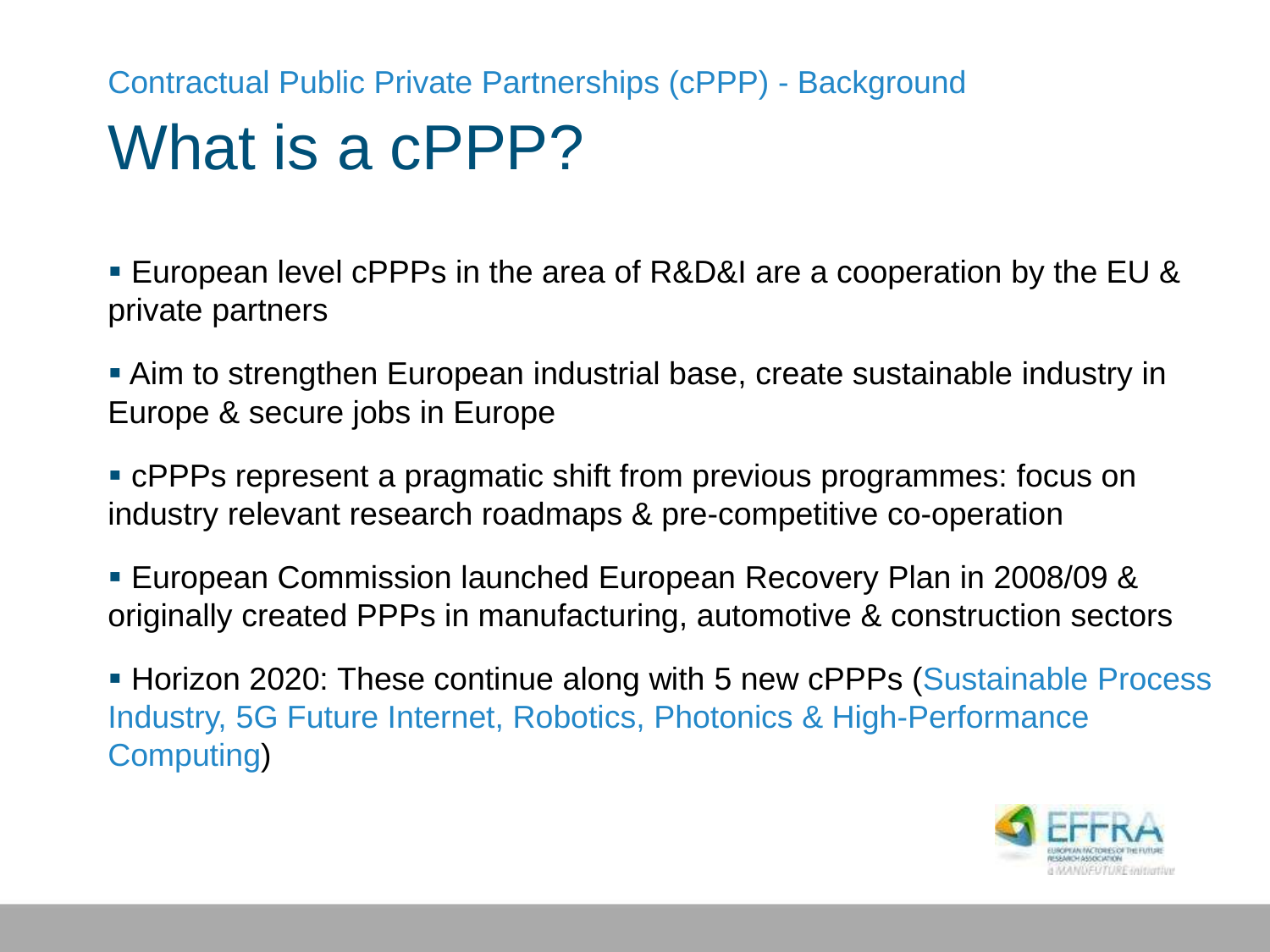### Factories of the Future in Horizon 2020 A Contractual Partnership (cPPP)



Success of partnership  $=$  continuation under new EU research programme (Horizon 2020)

- **Budget secured by official legal act** (Commission decision) and by signed Contractual Arrangement
- Clearly defines roles of partners
- **Sets out specific objectives**
- **Formal recognition of EFFRA's role as** representative of private side
- **Establishes Partnership Board**
- **Agreement to better monitor progress,** also with the use of KPIs

Factories of the Future = Largest cPPP in terms of budget & network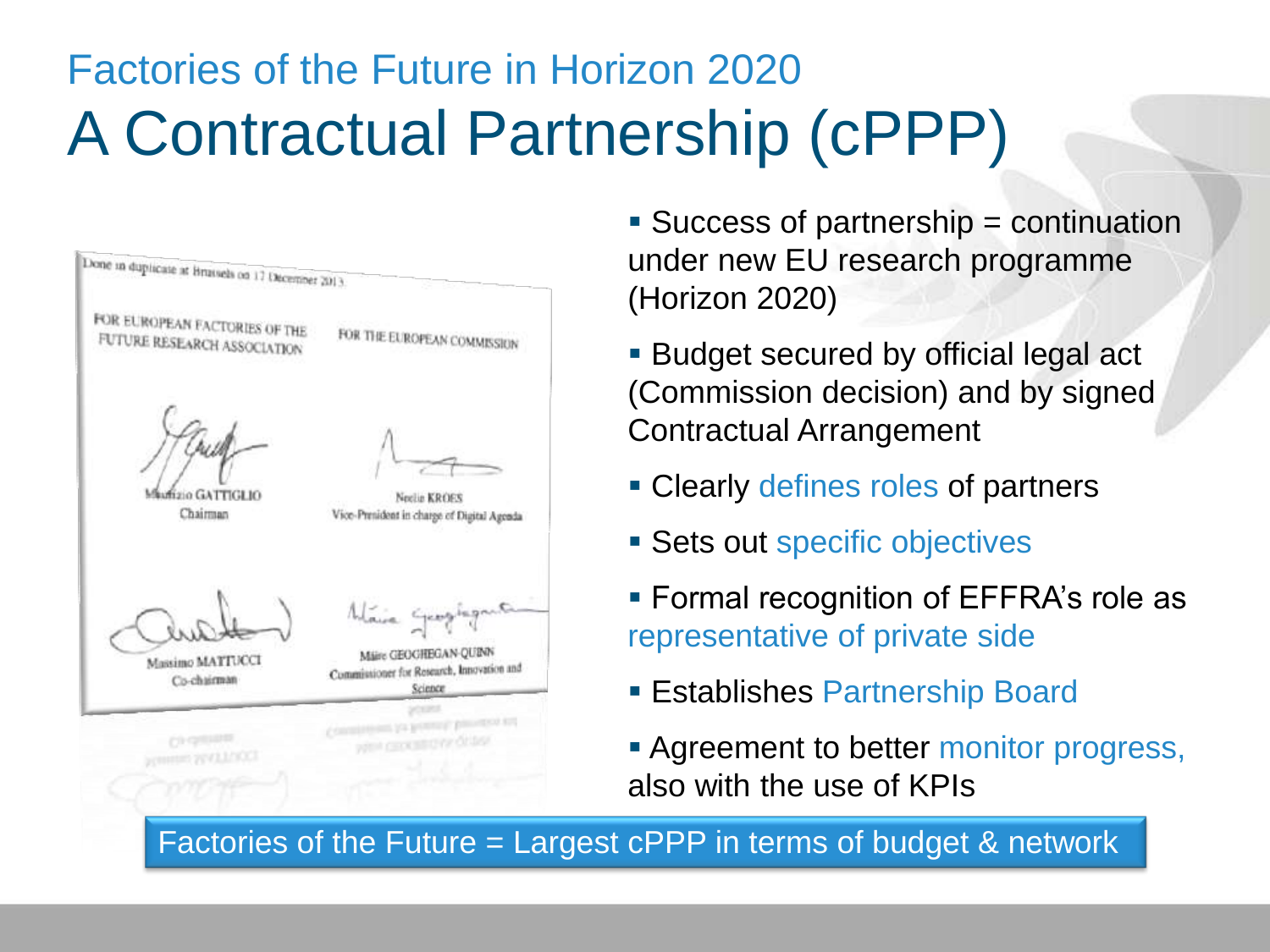## Factories of the Future **Background**

- **Public-private partnerships have** introduced industry-relevant roadmaps
- Co-operation of experts from industry, SMEs, research organisations & public entities
- **Industry re-engaged in FP projects:** 
	- Industry participation of more than  $\frac{1}{5}$ 50% in PPPs
	- *compared to some 20-30% for the total FP7*



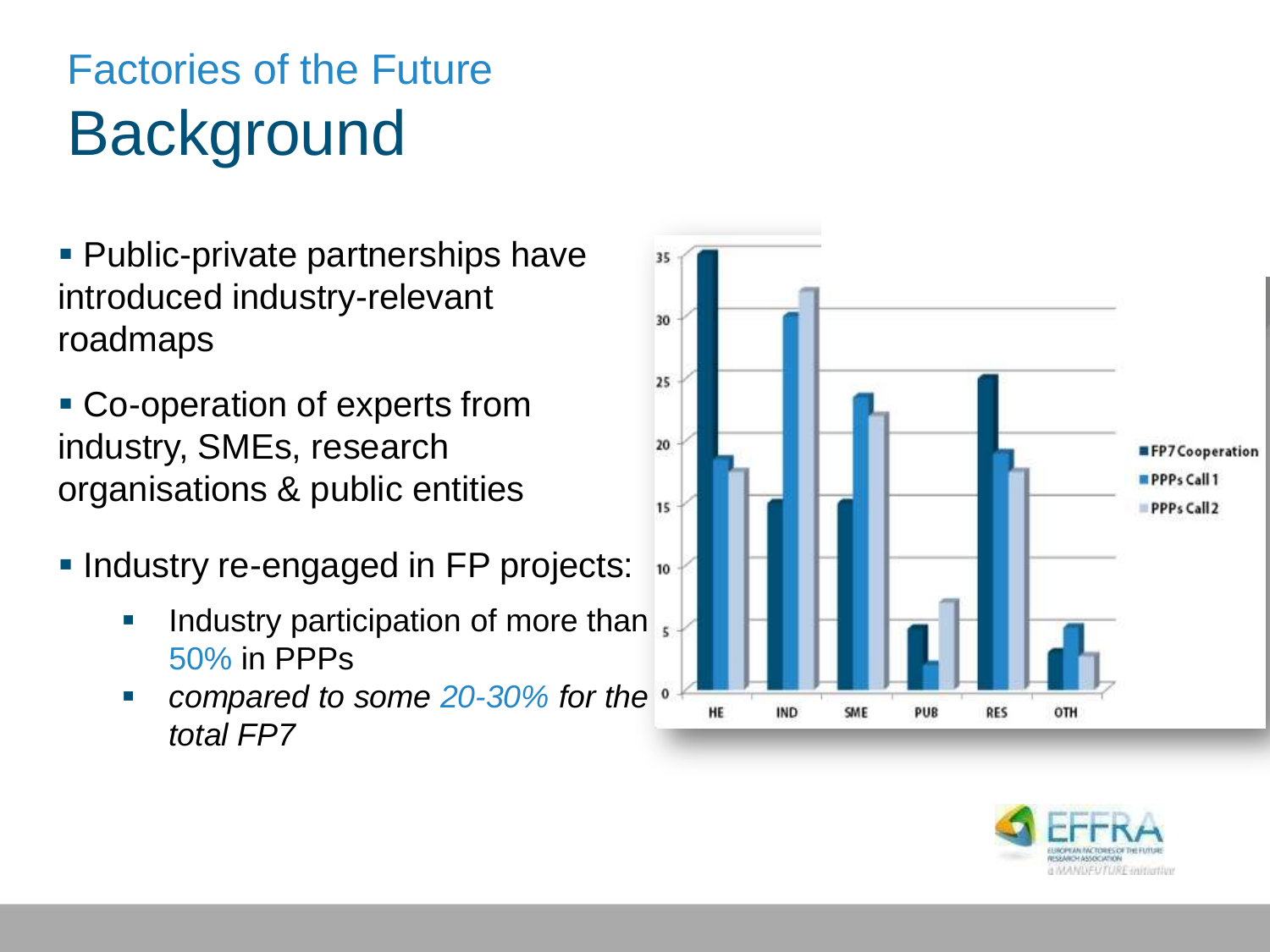## Factories of the Future Partnership Increased industrial participation



### Why?

- **Leading role in development** of research priorities
- Call topics industry-relevant
- Collaborative: access to new knowledge & expertise
- 'Factories of the Future' has record of success in FP7
- Need for pre-competitive cooperation to overcome common challenges

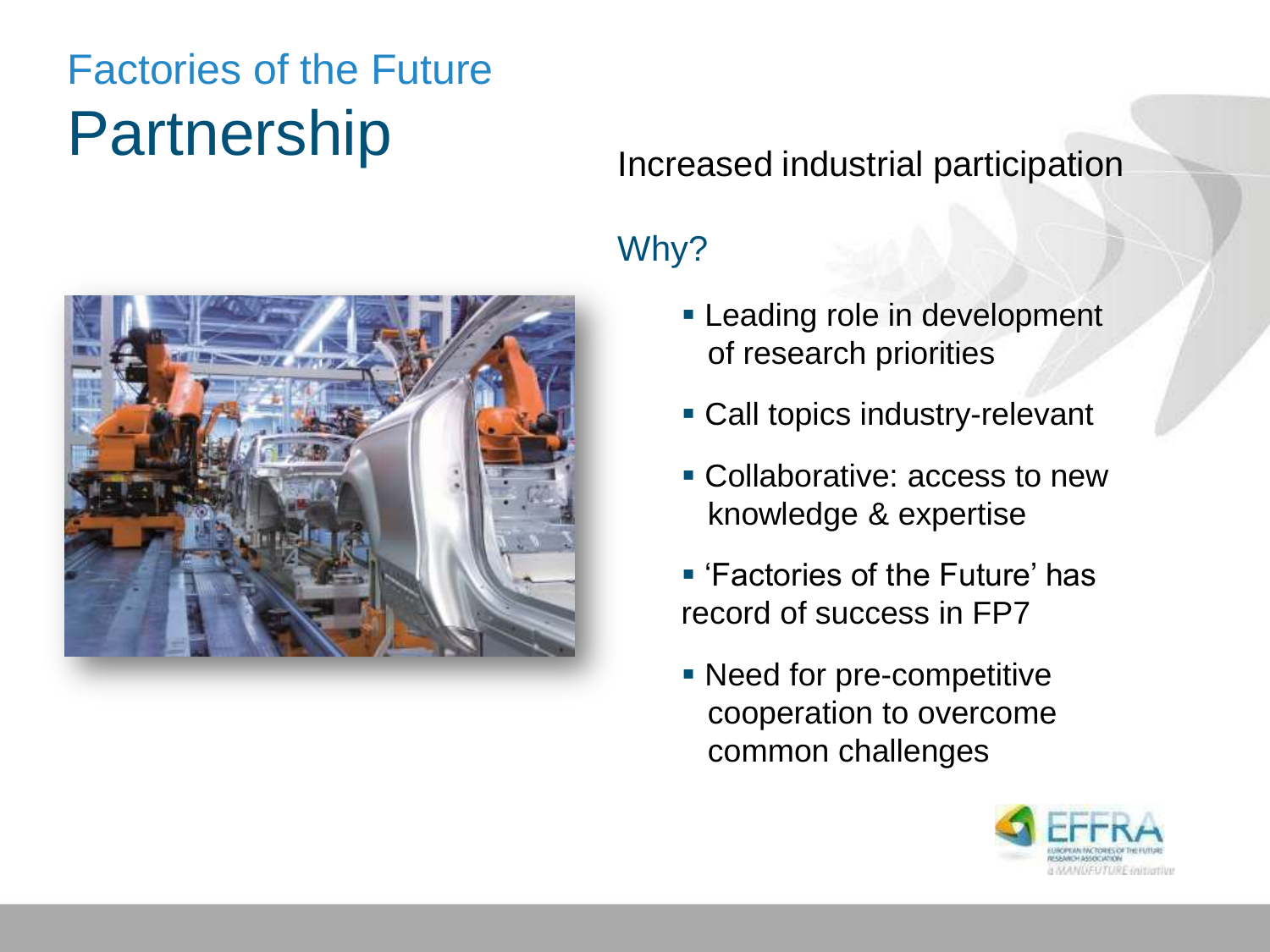## Factories of the Future **Background**

### 150+ PROJECTS

- High involvement of SMEs: 200+ to date (of 500+ industrial enterprises overall)
- **Majority of projects feature demo activities**
- 151 Projects to date. 20+ projects are complete & have delivered results. More projects are close to completion
- Close to the market exploitation of project results
- **Project results also enhancing existing** products



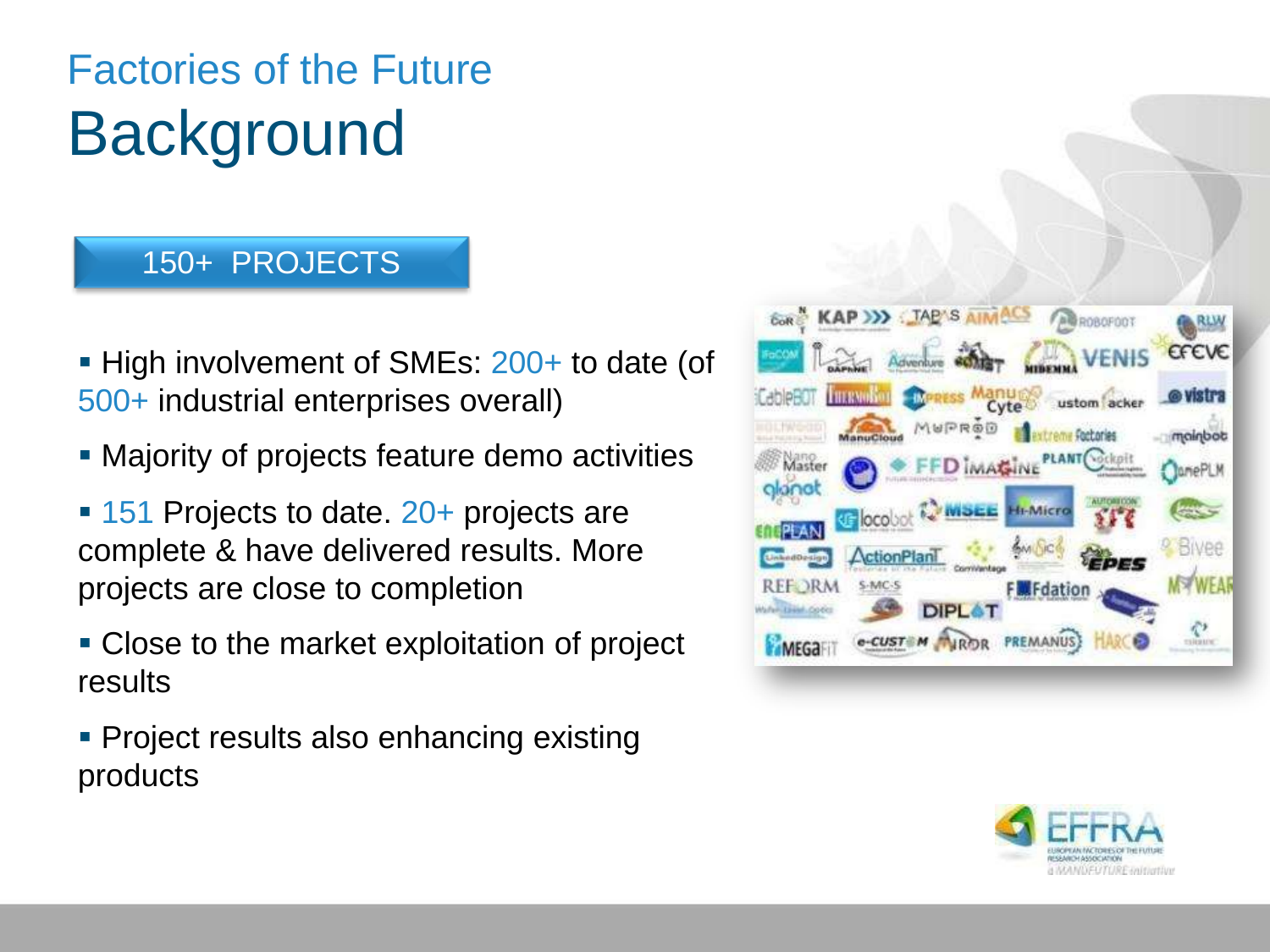### 'Factories of the Future' PPP

# Italian Participation

- **FP7: Italy contributed 14% &** received 8.7%
- $\blacksquare$  However received about  $\epsilon$ 90m (~14%) in Factories of the Future
- **119 Italian enterprises &** organisations participating to date



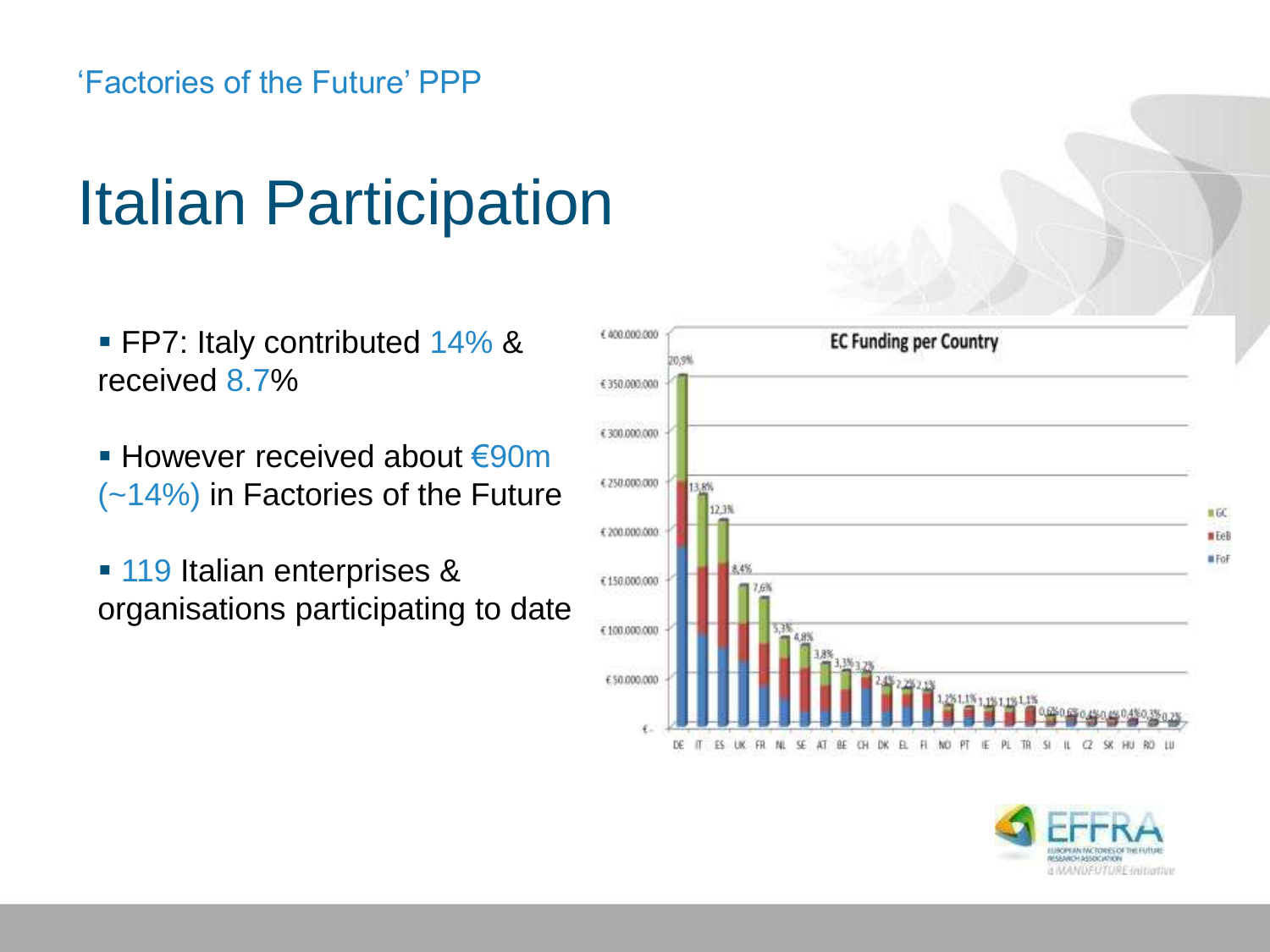## Factories of the Future Success Stories: COMET

Plug-and-produce COmponents and METhods for adaptive control of industrial robots enabling cost effective, high precision manufacturing in factories of the future

### Exploitable results:

- PowerMILL Robot Interface, a programming & simulation platform for industrial robots
- A spin-off company Cognibotics commercialising the device to obtain the kinematic & dynamic models for industrial robots.
- **Adaptive tracking system for dynamic tracking**
- **High dynamic compensation mechanism, including how to** manufacture it, capable of reaching machining accuracies below 50 µm.
- **Extensive training material on using robots for machining &** how to compensate common robot errors using technology developed in the project.
- **Extensive knowledge on robot cell integration for machining** purposes available through two of the project robot integrators.



### www.effra.eu/portal

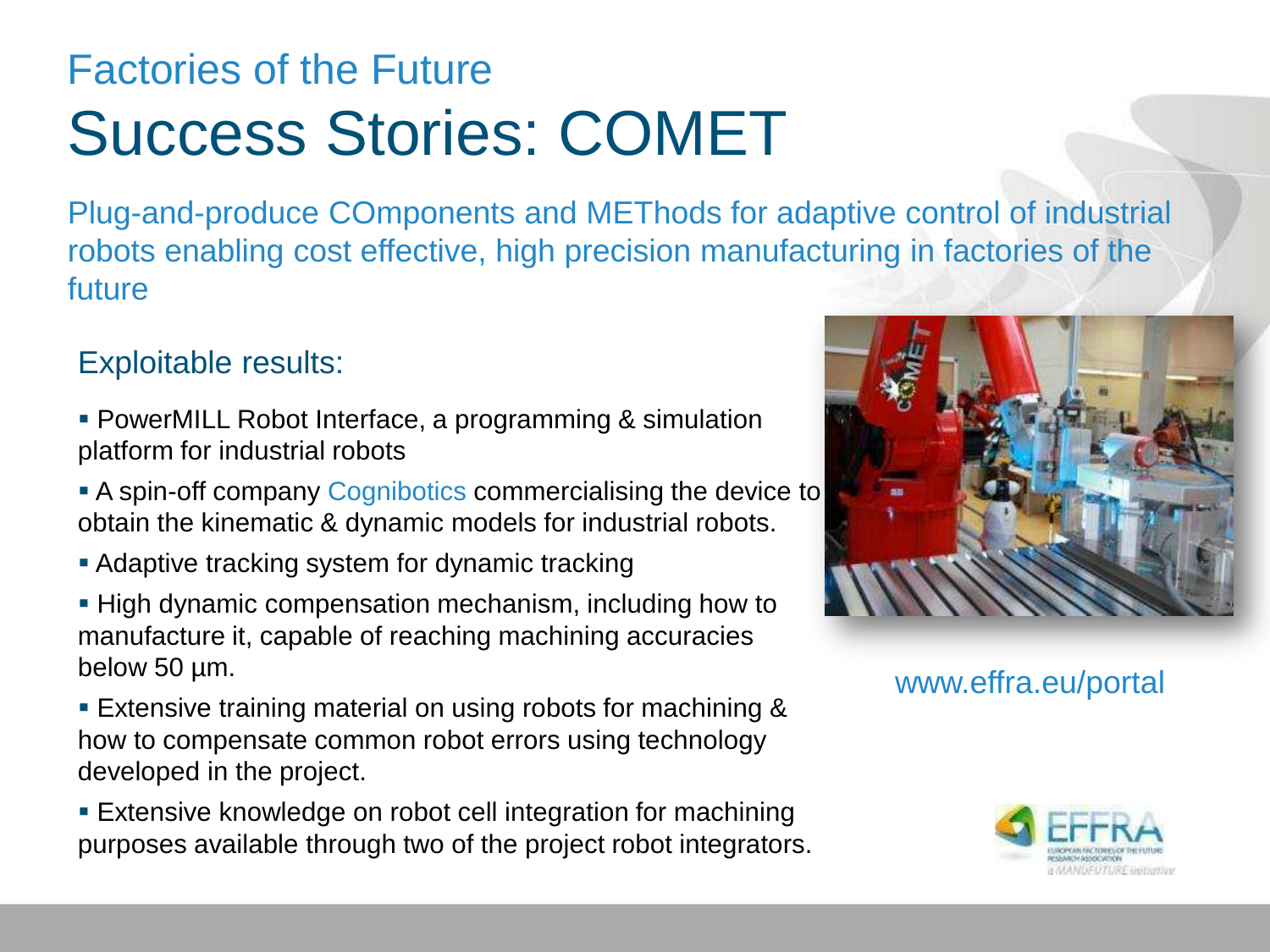## Factories of the Future COMET

- Delcam plc (UK)
- **AMRC Manufacturing Ltd (UK)**
- Artis Gesellschaft fuer Angewandte Messtechnik Mbh (DE)
- Brandenburgische Technische Universitat (DE)
- Debbache-Lagios EE Gizelis Robotics (GR)
- Democenter (Sipe Centro Servizi Perl'Innovazione e il Transerimento Tecnologico SCRL (IT)
- Fraunhofer IPA (DE)
- **Lunds Universitet (SE)**
- N. Bazigos (GR)
- Nikon Metrology (B)
- Nisaform SRO (CZ)
- SIR SPA (IT)
- Stamatis Gizelis AE (GR)
- TEKS Sarl (FR)
- **University of Patras (GR)**
- Artis GmbH (DE)

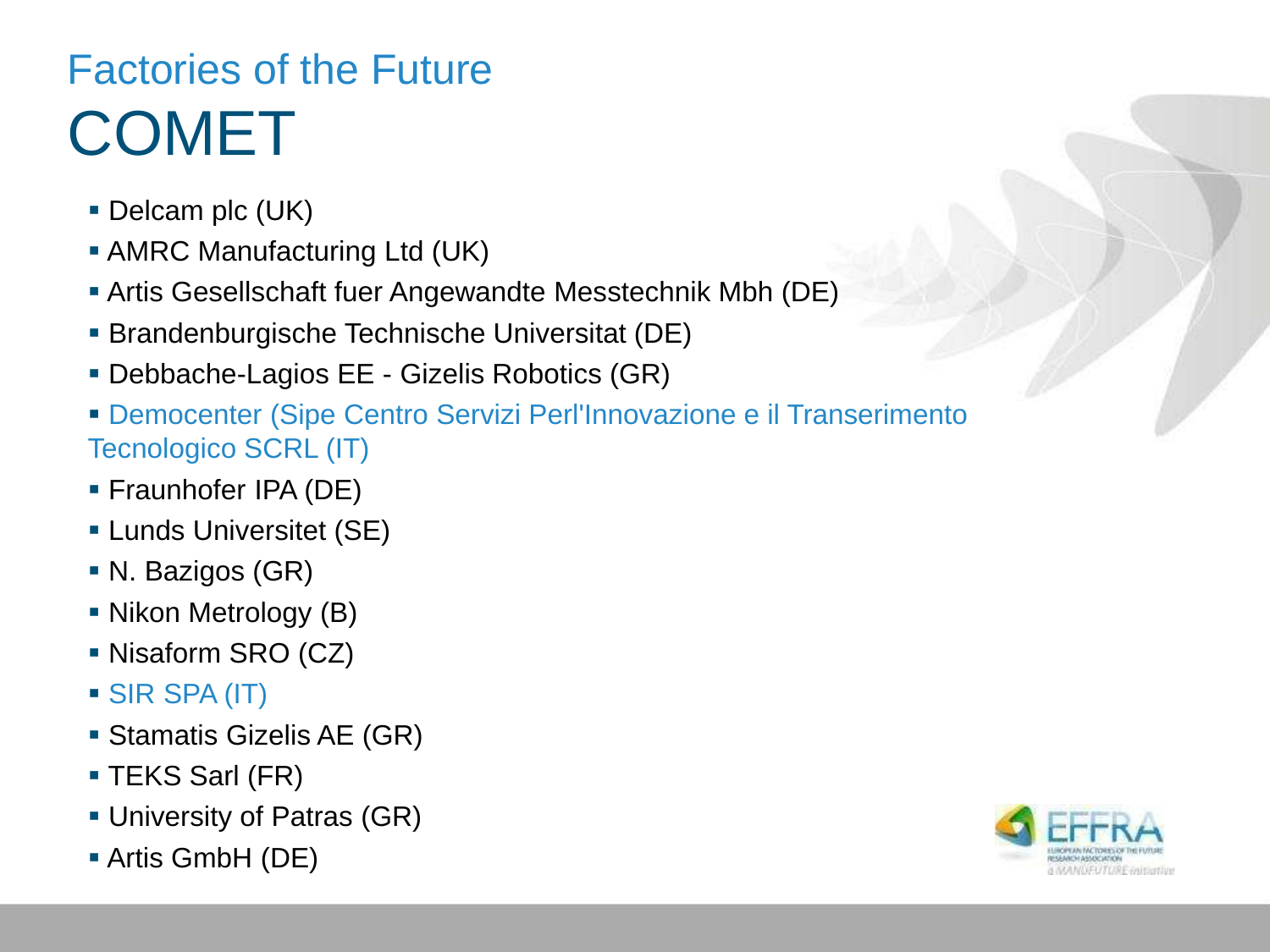## Factories of the Future Success Stories: DYNXPERTS

Plug and Produce Components for Optimum Dynamic Performance Manufacturing Systems

 DYNXPERTS project has focused on the development of a new generation of plug and produce adaptive components. These components are able to improve the dynamic behaviour of machine tools in several aspects and increase their productivity introducing new features in existing machines.

- **Project results include:** 
	- Two patents
	- **Two products** 
		- **Moving Iron Controllable Actuators**
		- UC65 digital controller



### www.effra.eu/portal

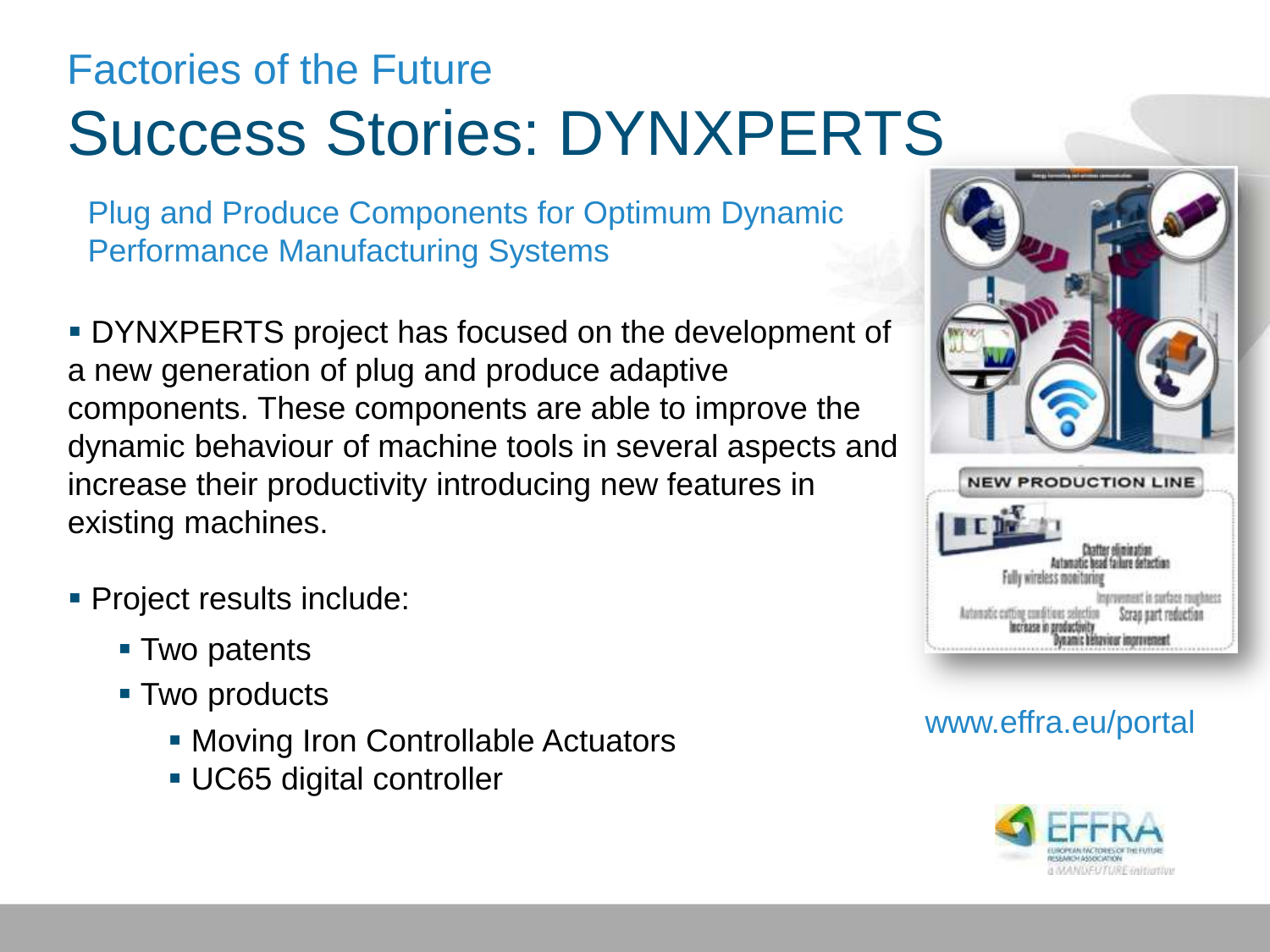## Factories of the Future DYNXPERTS: Consortium

- $\blacksquare$  IK4-IDEKO (ES)
- Budapest University of Technology and Economics (HY)
- Cedrat Technologies sa (FR)
- CNRS (FR)
- DR MATZAT & CO GMBH Spenn und Fertigungstechnik (DE)
- FIDIA spa (IT)
- GOI-ALDE High Speed SL (ES)
- **IK4-Tekniker (ES)**
- Planlauf GmbH (DE)
- Rheinisch-Westfaelische Technische Hochshule Aachen (DE)
- Soraluce S.Coop (ES)
- Universidad del País Vasco, Bilbao (ES)

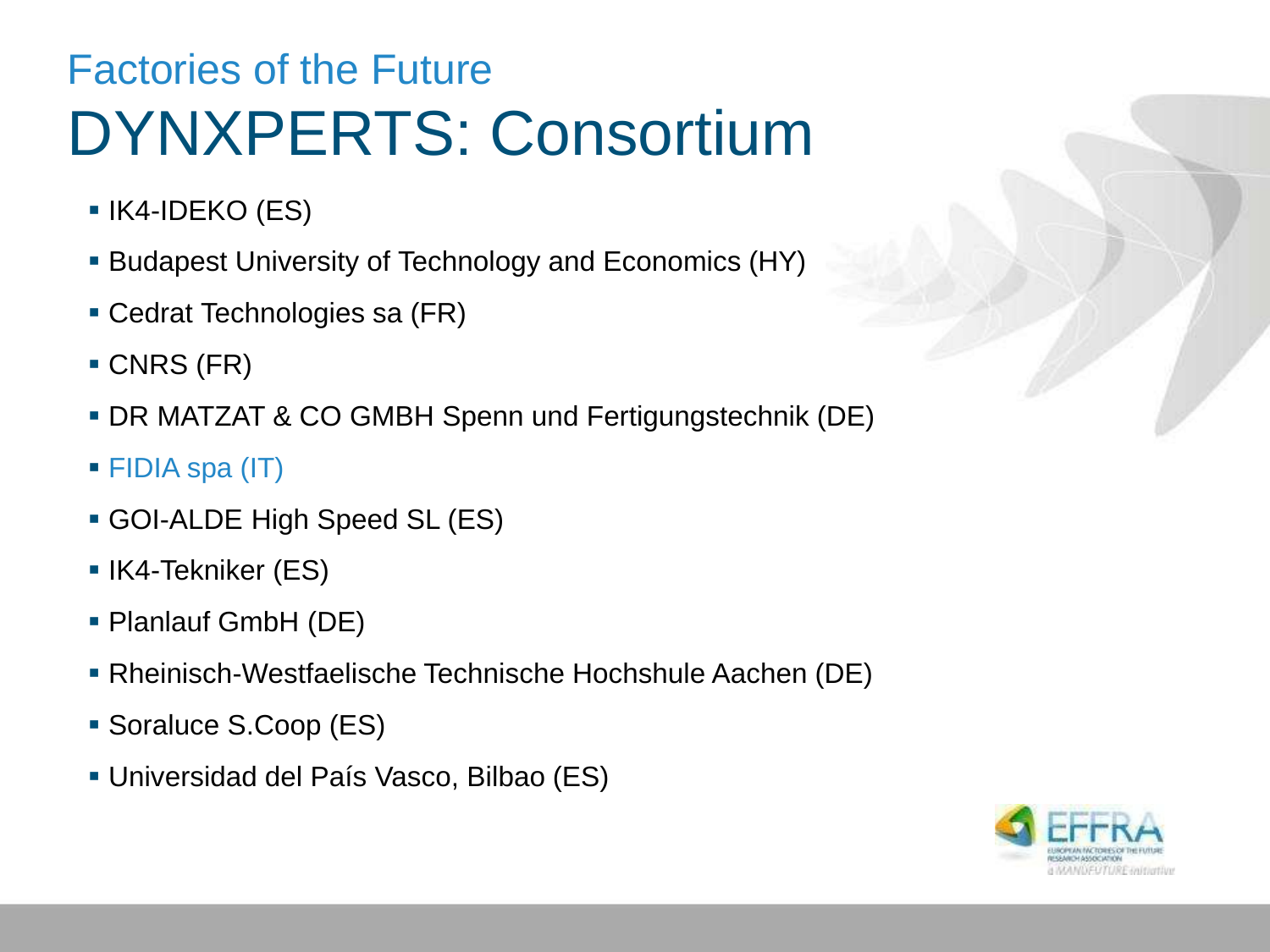### Factories of the Future 2020 Strategic Roadmap

- One document covering the period 2014-2020
- Developed by EFFRA & through broad, public consultation
- **If Identifies megatrends which drive structural** changes in manufacturing sectors
- **Establishes research priorities which will** allow industry to meet these challenges
- **Priorities focus on development, application** & integration of enablers & technologies
- 'Factories of the Future' call topics based upon research priorities = industry relevant





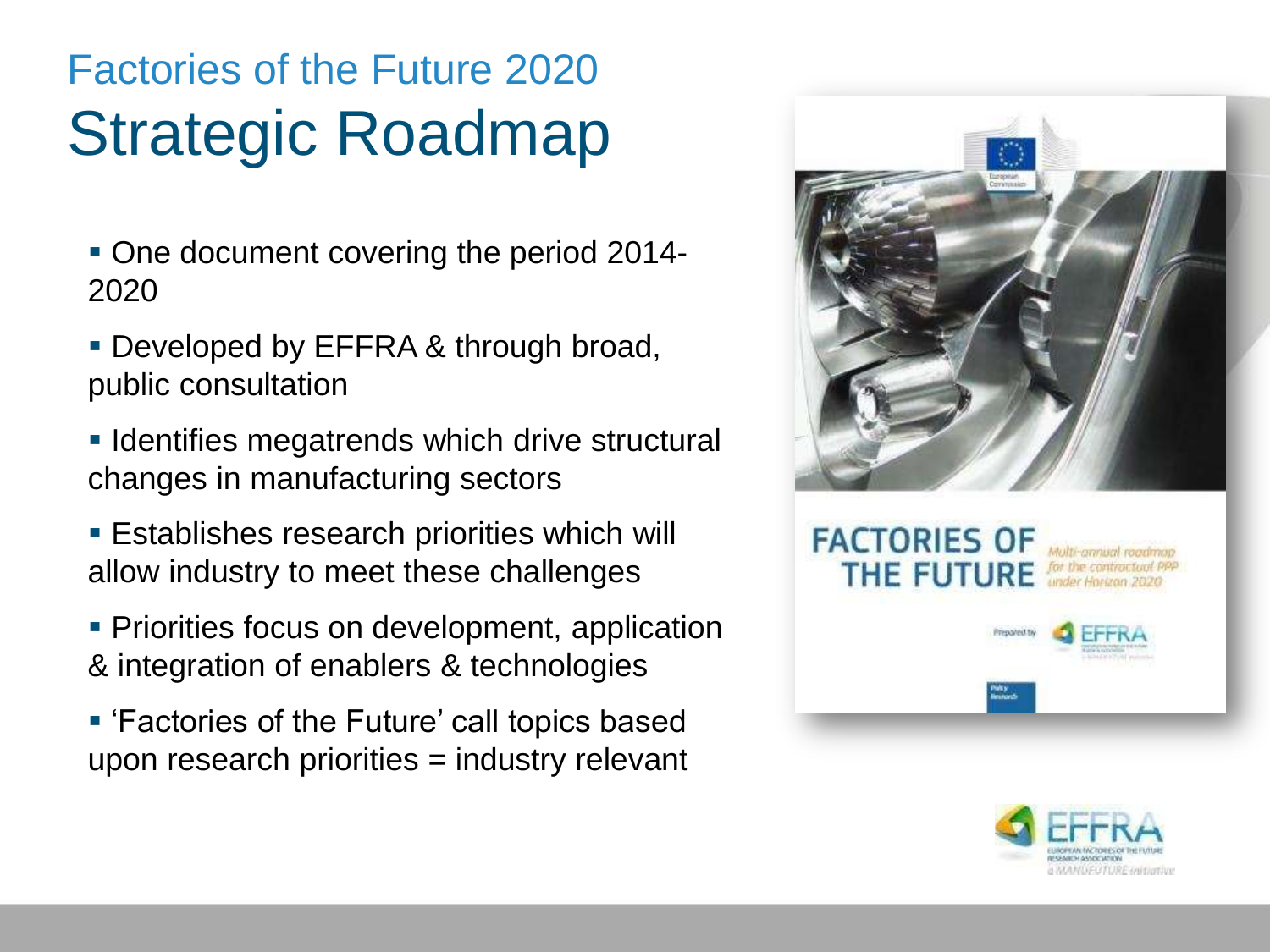### Factories of the Future 2020 Strategic Roadmap

#### **Challenges & Opportunities**



**Research & Innovation Priorities** 

**Domain 1: Advanced Manufacturing Processes** Innovative processing for both new & current materials or products

#### **Domain 2: Adaptive and Smart Manufacturing Systems**

Innovative manufacturing equipment at component & system level, including mechatronics, control & monitoring systems

#### Domain 3: Digital, Virtual & Resource Efficient **Factories**

Factory design, data collection & management, operation & planning, from real-time to long term optimisation approaches

Domain 4: Collaborative & Mobile Enterprises Networked factories & dynamic supply chains

Domain 5: Human-Centred Manufacturing Enhancing the role of people in factories

Domain 6: Customer-Focused Manufacturing Involving customers in manufacturing value chain, from product process design to manufacturing associated innovative services

#### Technologies & **Enablers**

- Advanced Manufacturing Processes
- Mechatronics for Advanced **Manufacturing Systems**
- Information & Communication Technologies
- Manufacturing Strategies
- Knowledge Workers

↞

• Modelling, Simulation & Forecasting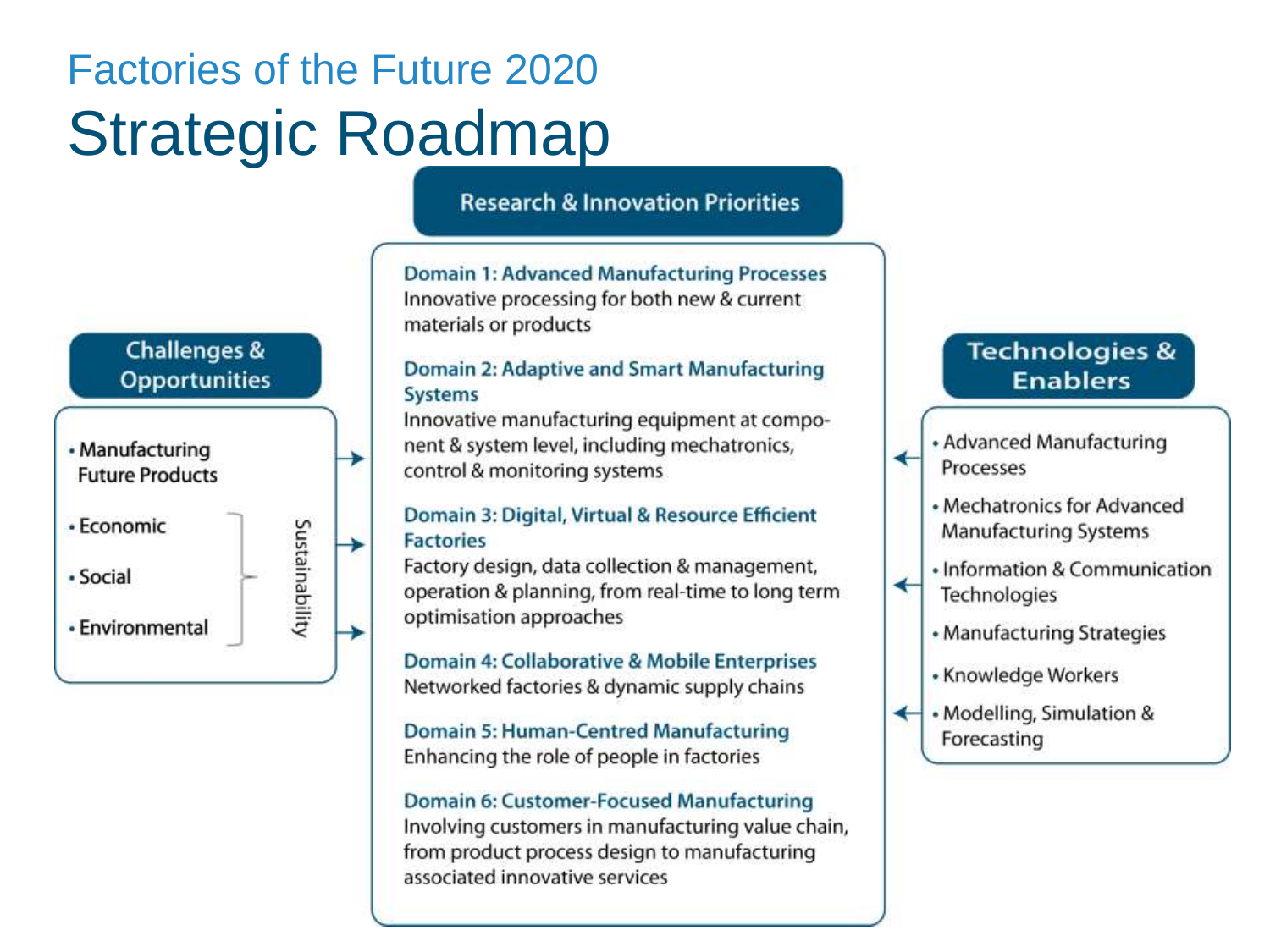## Factories of the Future in Horizon 2020 After projects

What we want:

- That researchers stay committed within the running or completed FoF projects
- That FoF projects results & demonstrators are widely disseminated & exploited
- **That FoF project coordinators & project** participants have great ideas for possible follow ups &find the right person to speak to

### **Factories of the Future is an opportunity:**

- **To make things different from the past**
- To develop an eco-system that fosters market uptake



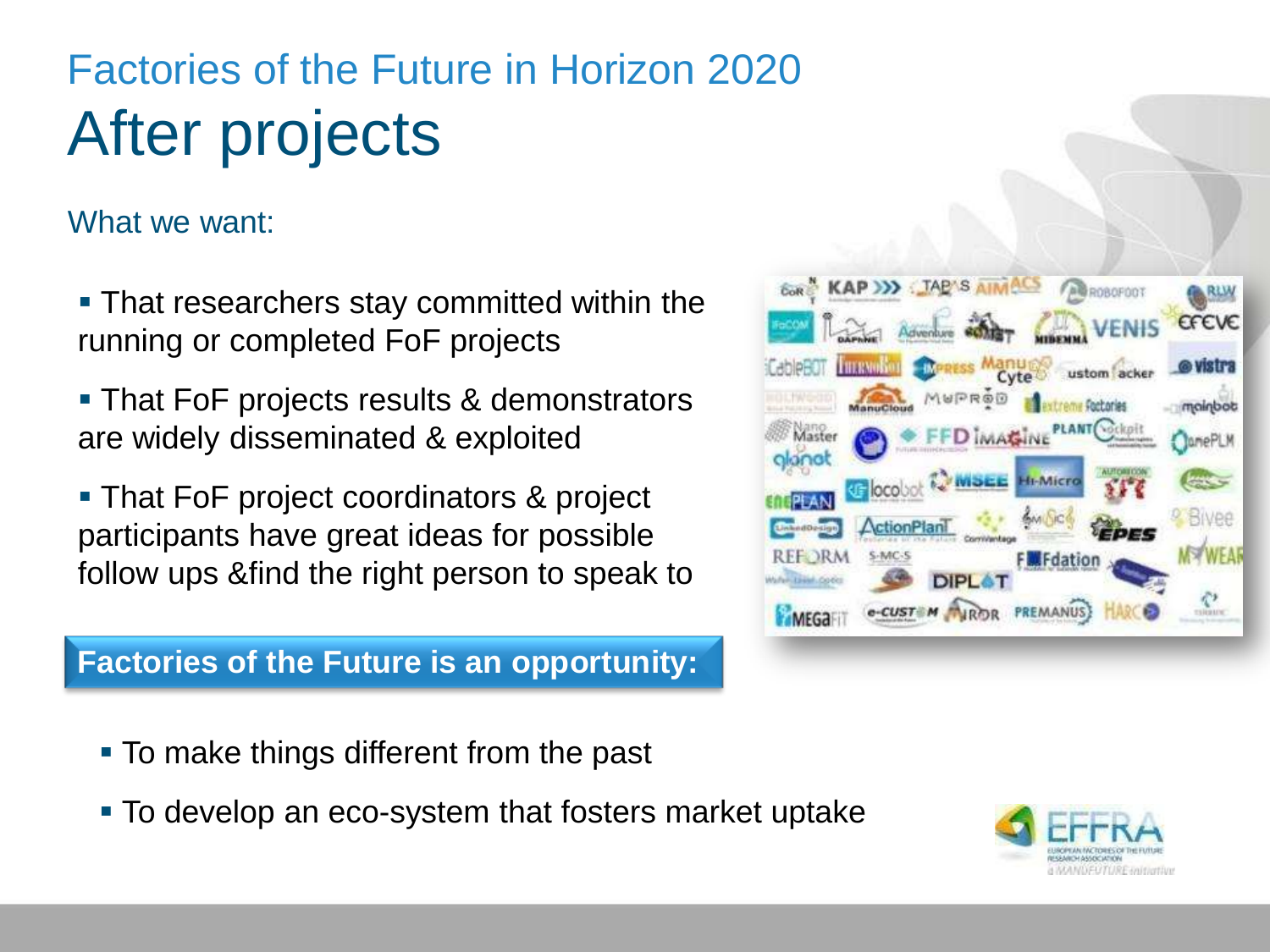## The Future Factories of the Future: Horizon 2020 & Beyond

- **Innovative SMEs**
- **High-level of customisation & quality**
- Rapid adaptable production lines
- Re-manufacturing
- **Focused on zero defects**
- **Interconnectivity, communication & data** storage via cloud





- **Factories closer to customers**
- **Energy & resource efficient**
- Adaptable workplaces for changing worker demographic
- Continous skills improvements: multi-skilled jobs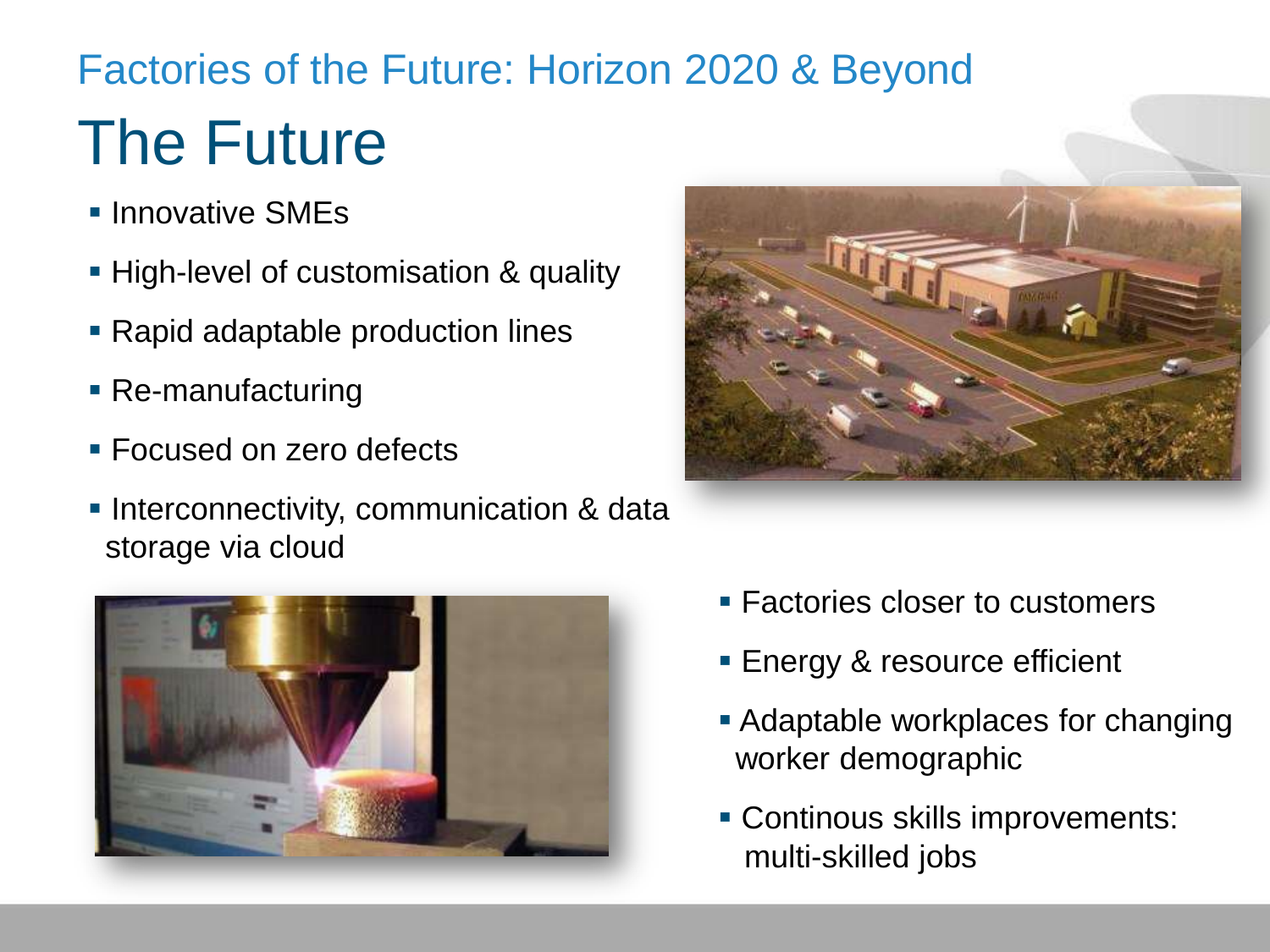## Factories of the Future EFFRA Innovation Portal



- Supports growth of experienced network
- Open to the public
- Stakeholders can upload their interest in FoF call topics & find potential project partners
- **Information on all FoF projects &** consortia
- Connects projects
- **Input from projects enables self**analysis
- Map projects and project results on the Factories of the Future 2020 challenges, technologies & application area
- **Helps to avoid potential IPR conflict**

### **www.effra.eu/portal**

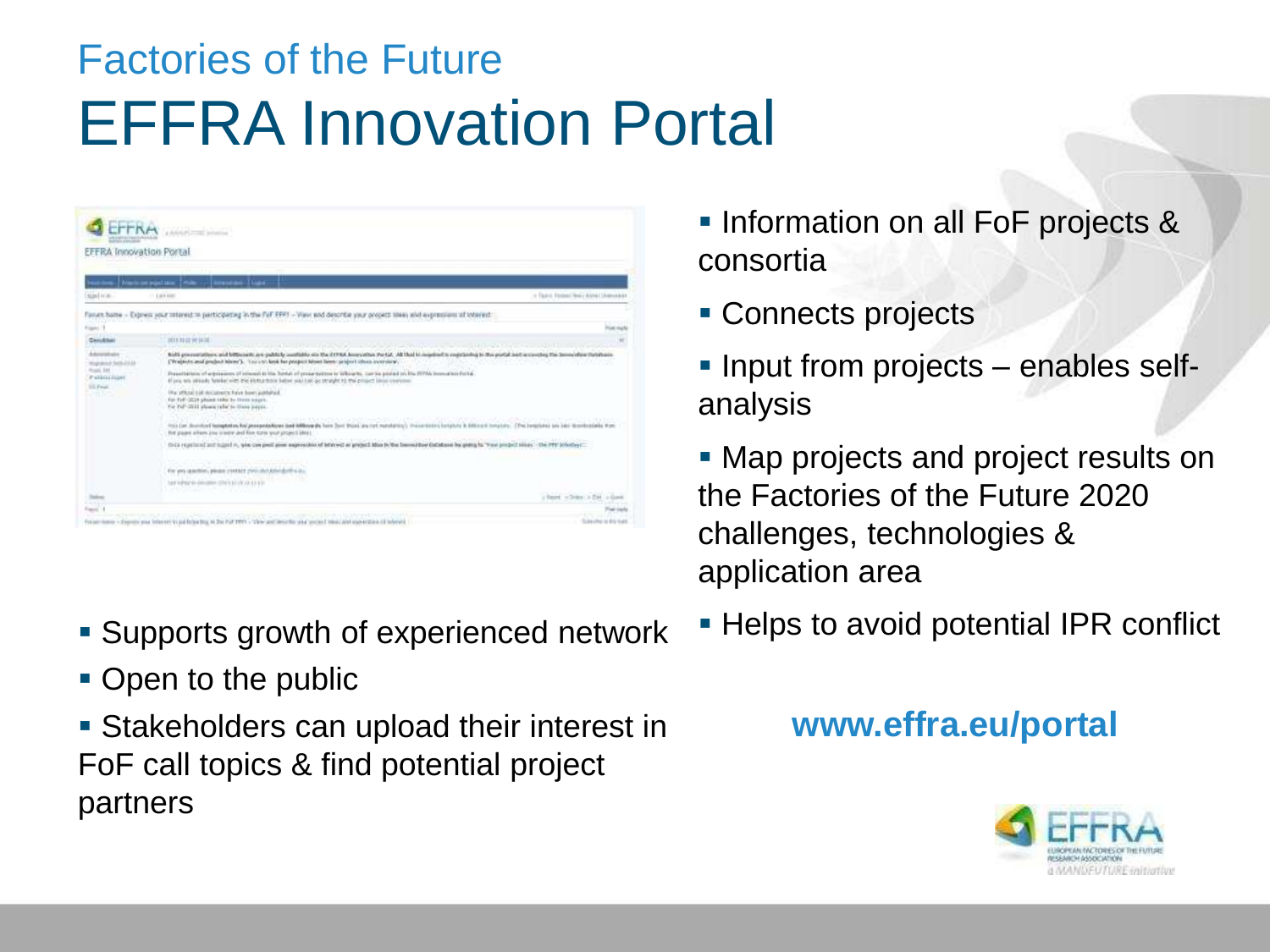## Factories of the Future I4MS – Factories of the Future ICT Initiative for Manufacturing SMEs

ICT Innovation for Manufacturing SMEs

### *Why?*

- Furthering the promotion of 'Factories of the Future' to SMEs
- $\blacksquare$  Initiative within Factories of the Future partnership
- **Encouraging involvement: Calls within** projects
- Developing resources for SMEs to complement existing (such as EFFRA Innovation Portal)
- **One-stop-shop for brokerage amongst** innovative SMEs regarding ICT



**www.i4ms.eu**

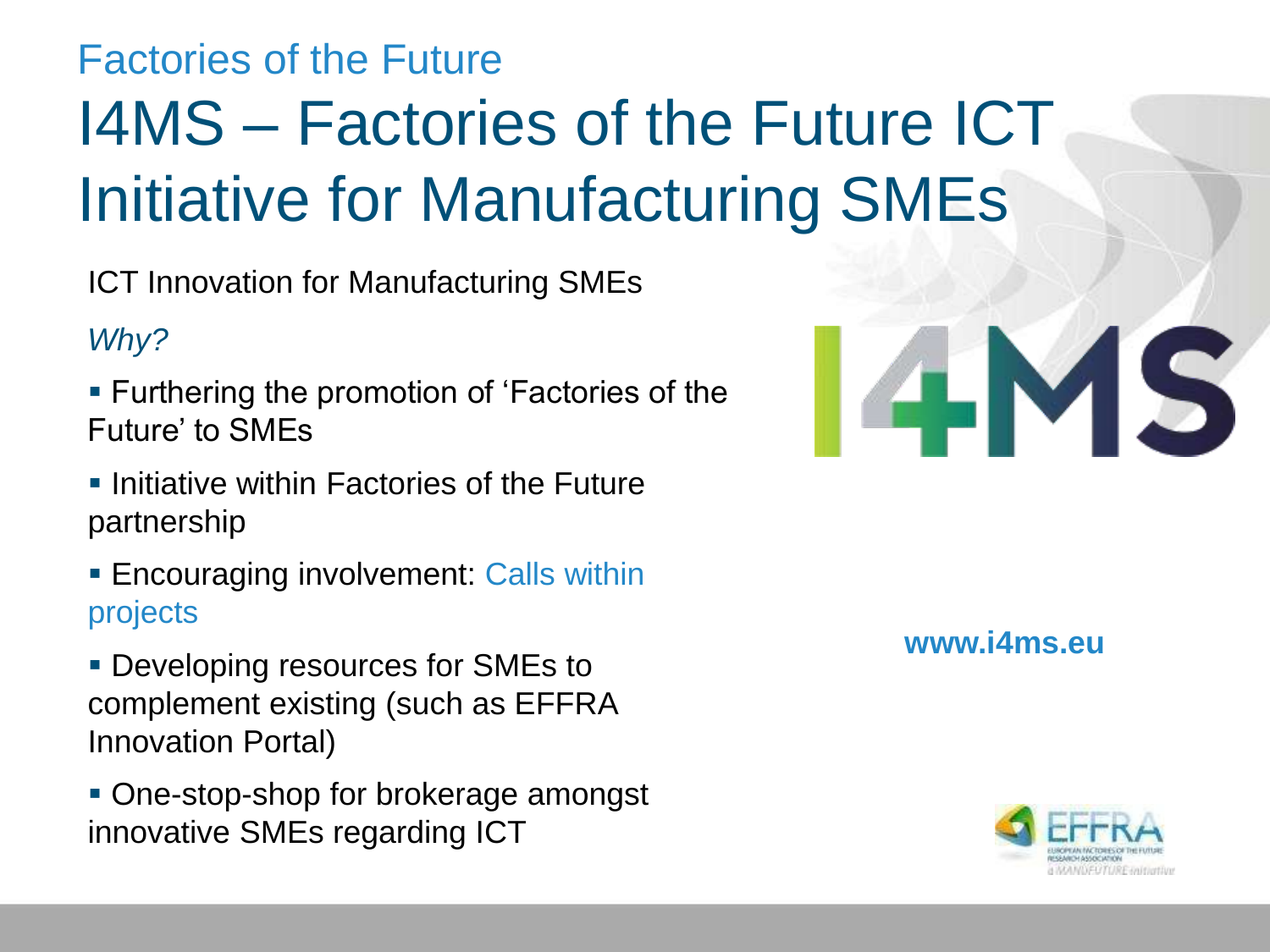### 'Factories of the Future' Call 2014/2015

2015 Call Deadline February 2015

#### FoF 8 – 2015: ICT-enabled modelling, simulation, analytics and forecasting technologies

- Innovative modelling, simulation, analytics & forecasting tools for manufacturing at large
- Integrated modelling, simulation & information management systems
- Support Actions: 'Road mapping' & constituency building for novel ICT-enabled concepts in manufacturing

#### FoF 9 – 2015: ICT Innovation for Manufacturing SMEs (I4MS)

• Phase 2 of I4MS this objective addresses the adoption of the next generation of ICT advances in the manufacturing domain. Focus is on emerging innovative technologies & processes

#### FoF 10 – 2015: Manufacturing of custom made parts for personalised products

- Development & integration of advanced design & manufacturing technologies able to transform new product-service data descriptions & protocols into manufacturing operations & processes exploiting
- Development of new machines & processes integrating advanced materials for the manufacturing of personalised products
- Seamless data integration across the process and supply chains for the fast production and distribution of custom made parts and products
- Methodologies & tools for management & running of effective value chains for fast production & delivery of personalised products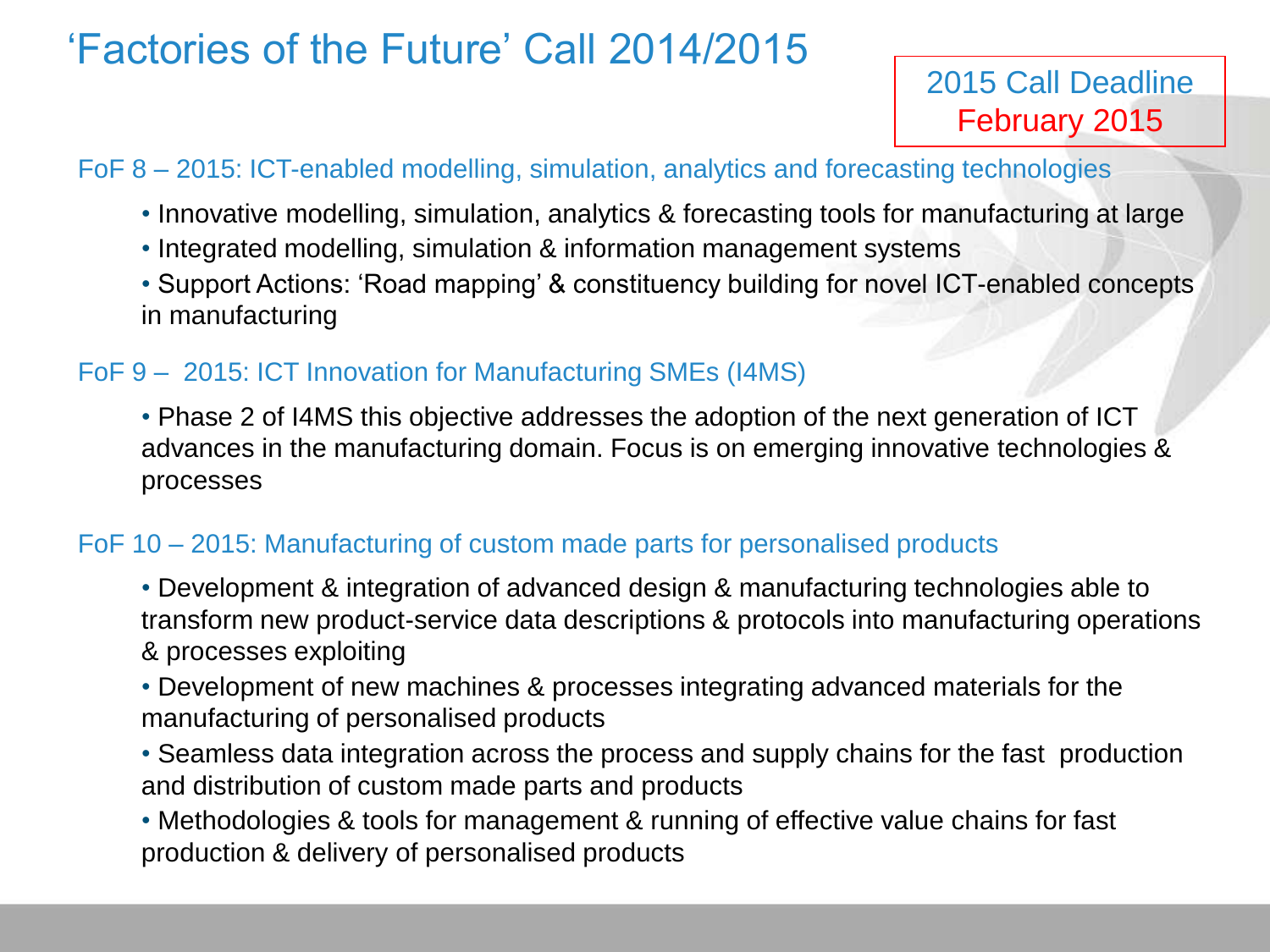### 'Factories of the Future' Call 2014/2015

FoF 11 – 2015: Flexible production systems based on integrated tools for rapid reconfiguration of machinery and robots.

- Integrated tools for management of agile production systems as a whole & fast reconfigurable individual machines & robots, optimising changeover times & costs
- Standardisation of communication protocols & data structures fitting plug & produce philosophy
- Protocols for interconnecting production system information with higher level plant management systems
- Integration of automatic monitoring & optimisation of energy usage in production system
- Demonstration of integrated solution in at least one existing production environment

FoF 12 – 2015: Industrial technologies for advanced joining and assembly processes of multimaterials

- Joining & assembly processes that will lead to maximise performance of the joints &/or to facilitate recycling
- Implementation of numerical simulation techniques, including computational multi-scale modelling
- Development of high efficient, cost-effective & flexible surface condition solutions (e.g. surface modification, thermal treatments, gap avoidance) to provide joints with the maximum performance

• Implementation & set up of reliable, efficient & automated non-destructive inspection techniques for joint quality evaluation, together with in-situ monitoring & control systems for critical variables of the joining operations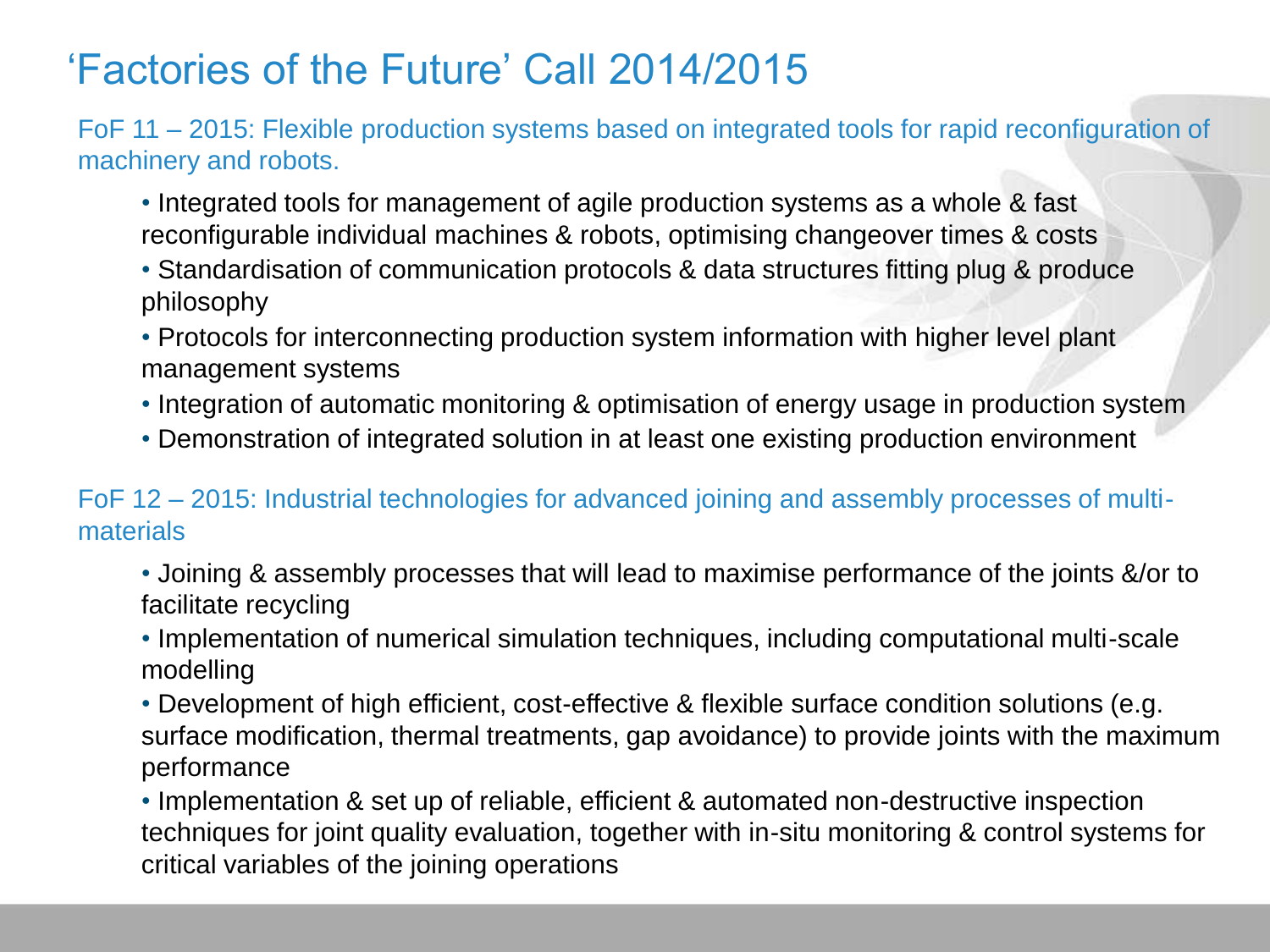### 'Factories of the Future' Call 2014/2015

FoF 13 – 2015: Re-use and re-manufacturing technologies and equipment for sustainable product lifecycle management

- Eco-innovative approaches for product design which are capable to take into account reuse & re-manufacturing aspects for enhanced product recovery and spare parts/services support.
- New manufacturing and equipment concepts for re-use & re-manufacturing, with improved resource efficiency & service lifetime
- New technologies & automation solutions for effective disassembly/separation & recovery of advanced materials
- Generation & validation of new business models to improve economic viability of closedloop life cycles which make use of systemic approaches for product life-cycle management.

#### FoF 14 – 2015: Integrated design and management of production machinery and processes

- RTD & innovation activities should aim at developing & testing suitable model-based approaches for production machinery & at demonstrating power of model-driven approaches
- Development of integrated & accurate simulation models & algorithms for model-based control of production machinery based on cross-disciplinary input & actual machine lifecycle parameters
- Tool programming strategies that are easy to use & can be rapidly modified or re-adapted by workers on the machine
- Demonstration of reliability of model-based machines with respect to production accuracy/quality, maintainability & lifecycle return-on-investment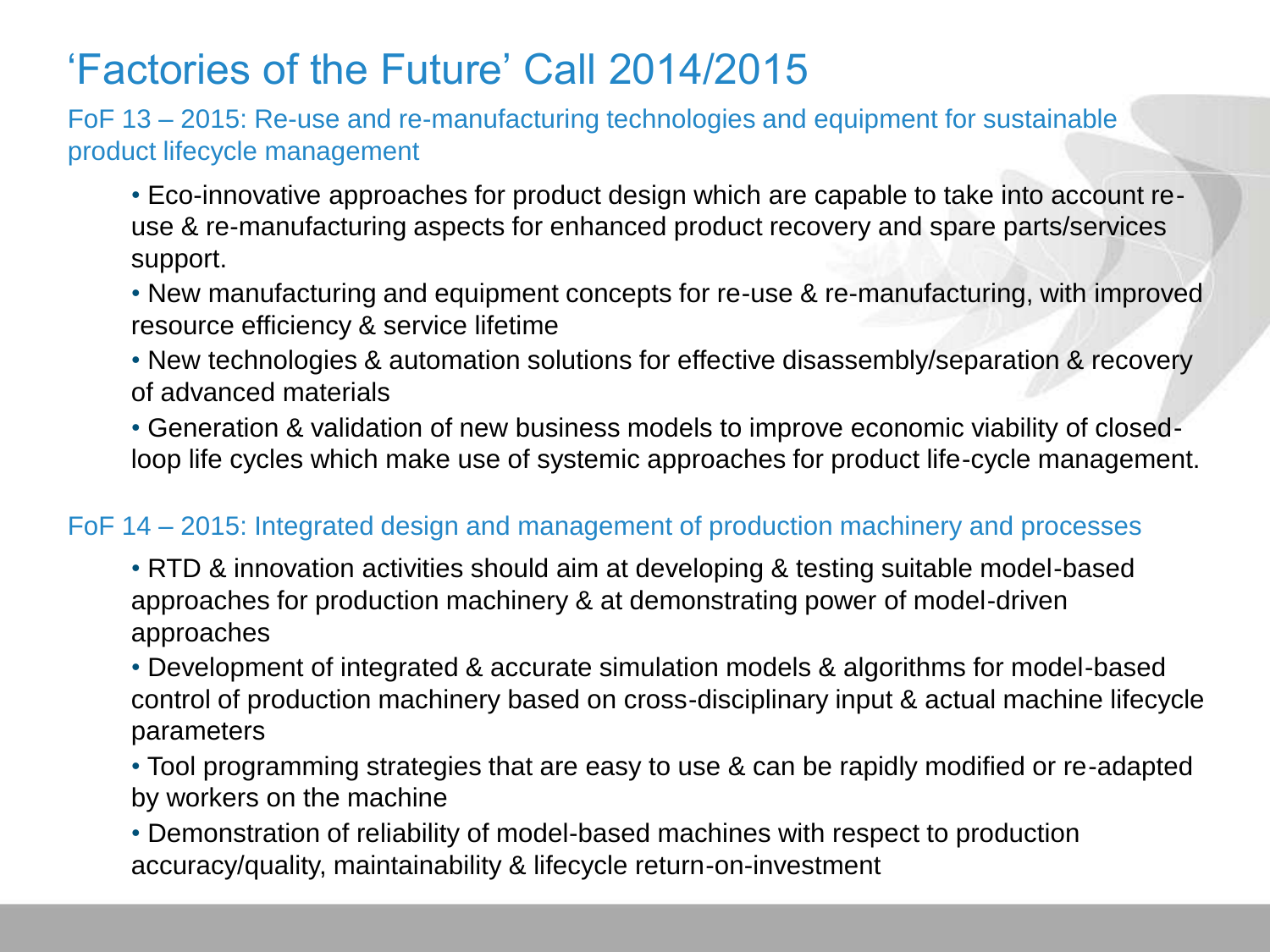## Who We Are European Factories of the Future Research Association (EFFRA)

- **Industry-led association representing** private side in the 'Factories of the Future' public-private partnership
- 130+ members from across Europe
- **Members include large, small & medium** industrial enterprises, research organisations & universities
- **Full time secretariat: Connecting with** members, coordinating research agenda & liaising with the European Commission



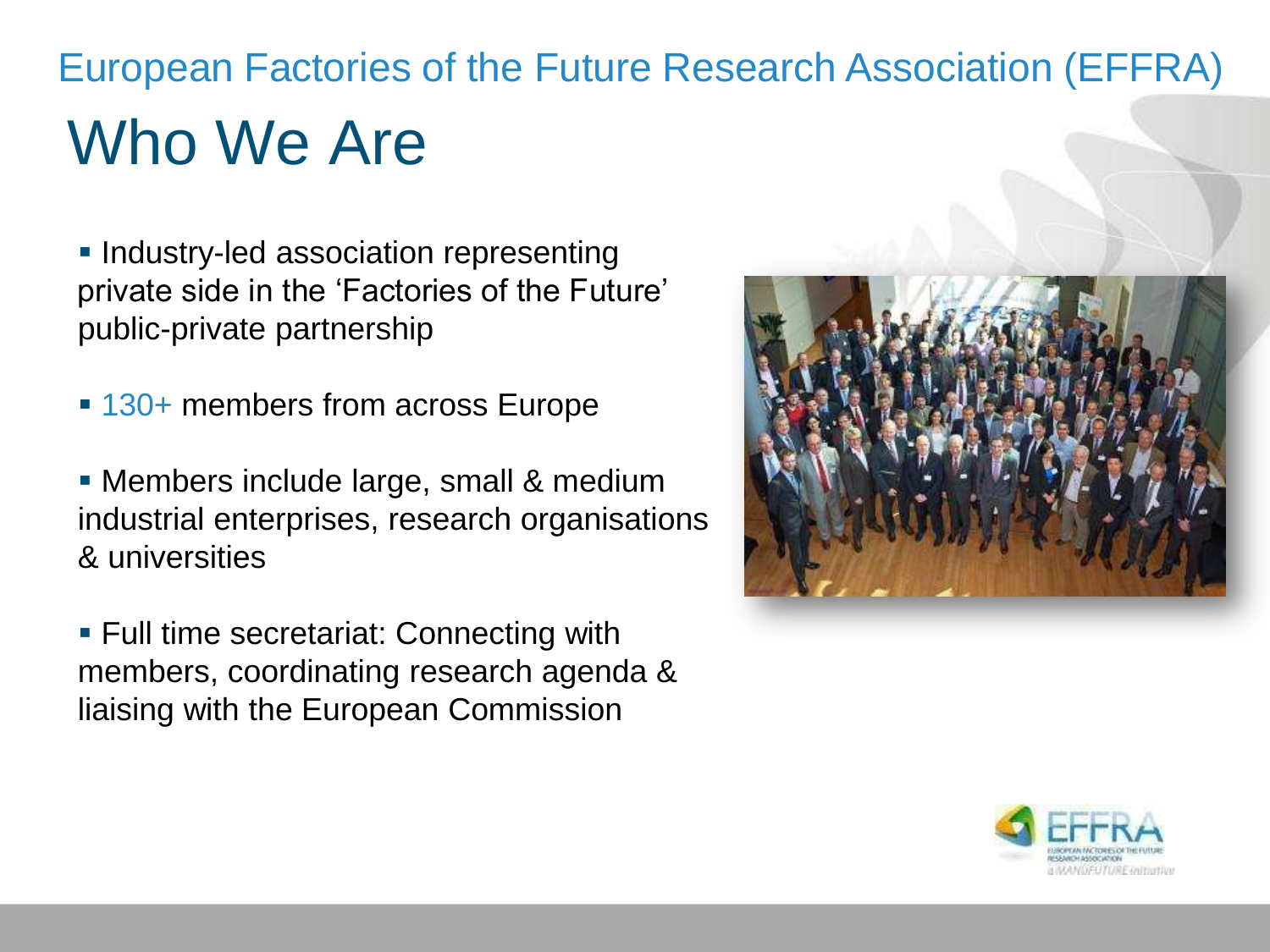## What we do European Factories of the Future Research Association (EFFRA)

- **Promote the partnership, participation & the** work of projects: Encourage participation
- **Represent the private side in the** partnership & cooperate with the European Commission
- Coordinate input by industry
- **Support members:** 
	- One stop shop for information
	- **Monthly newsletter**
	- **Enhanced access to Innovation Portal**
	- **Member-only events & workshops**
- **Build & develop links with national/regional** initiatives & clusters to enhance impact & future activities



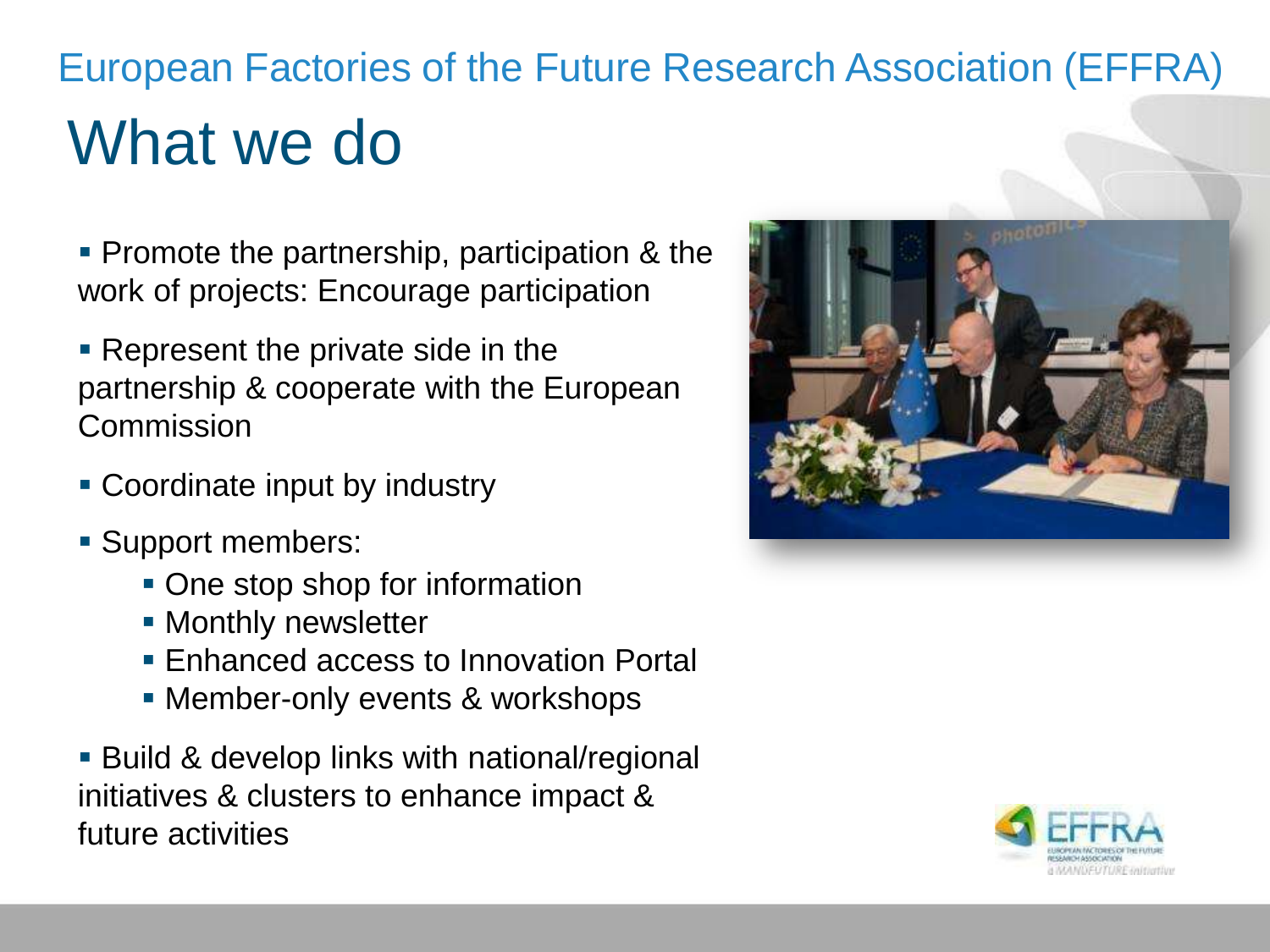### Factories of the Future Work Programme 2016/2017 Consultation Open

*YOUR opportunity to provide your expert input on FoF PPP & the 2016/2017 call topics!!*

 EFFRA has opened an on-line consultation on the fine-tuning of the 'Factories of the Future 2020' roadmap and the identification of priorities for the work programme 2016-2017.

 The consultation asks you to indicate the research priorities from the 'Factories of the Future 2020' roadmap that according to your opinion should be used to compile the call topics for the 'Factories of the Future' 2015-2016 work programme.

This consultation is available through the EFFRA Innovation Portal

*Deadline: 2nd July 2014*

**www.effra.eu/portal**